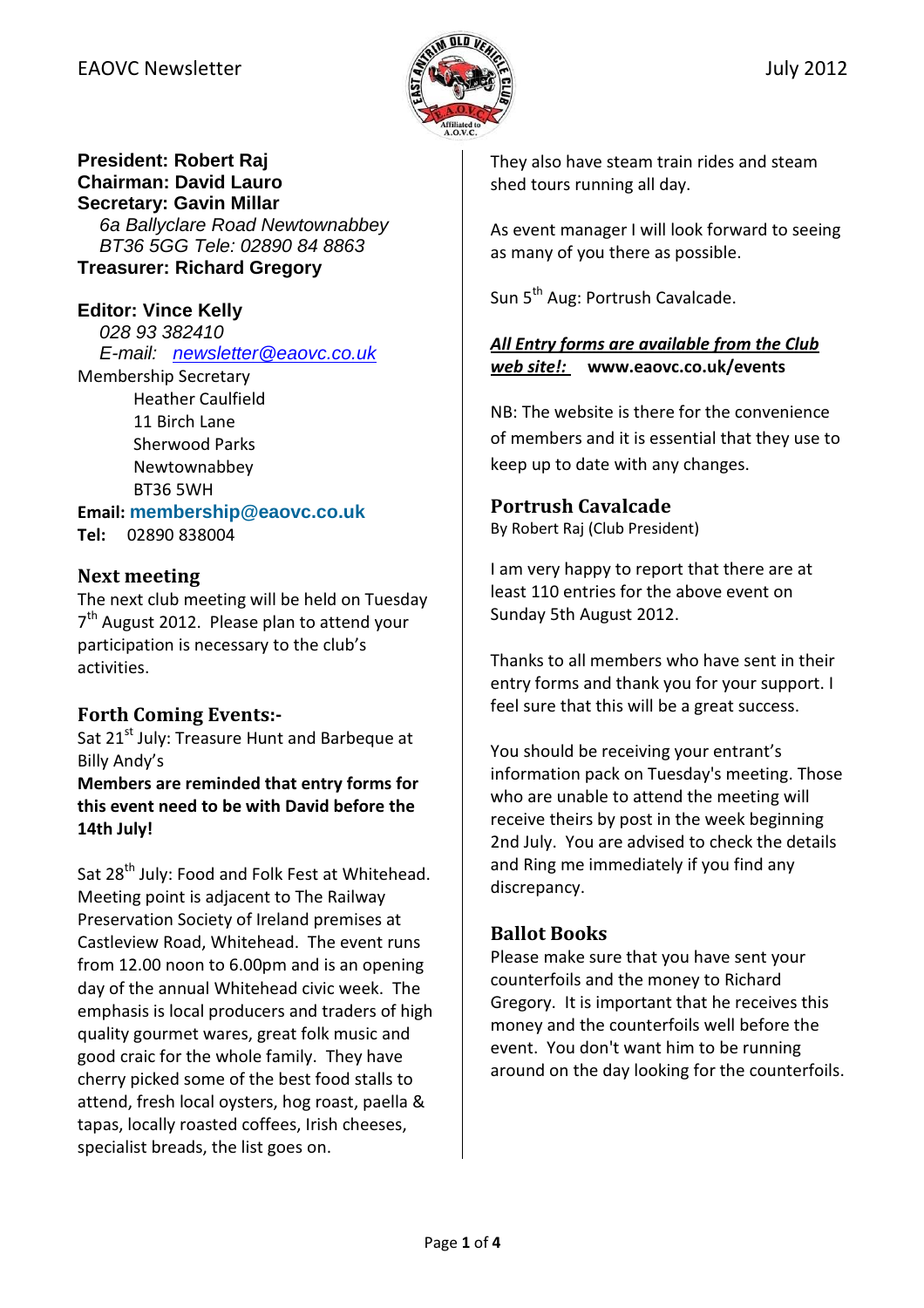

#### President's Run

I am proposing to have a coach trip to Naas, Co. Wicklow to visit a place of interest.

Some of the members have been there before and some of them have never seen the collection of vehicles at Jim Boland's place in Naas. The coach has 49 seats and before I proceed any further I need to have confirmation of numbers.

 Would you be interested, if so ring me at 9084 2993 or 07511662741.

Proposed date Saturday 8th or Sunday 9th September. We will leave early in the morning, comfort stop and leave the ladies at Newbridge and have a lunch and then visit Jim's place and of course finish off with a meal. The approx. cost could be Coach £10. Meal £15-20 pp. The coach need to be fully booked otherwise the cost goes up. How about it? Robert Raj, President

#### Did You Know

- 1. That in 1950 the world's first jet-powered car, the 200 brake horse power from Rover runs for the first time.
- 2. That in 1950 Petrol rationing ended.
- 3. That in 1950 first post-war Ford was the Consul.
- 4. That in 1951 First British Zebra Crossings introduced.
- 5. That in 1951 Jaguar wins Le Mans for the first time with a C-type averaging 93.49mph.
- 6. That in 1953 Dunlop manufactures first tubeless tyres in Britain.
- 7. That Mickey Mouse was originally to be called Mortimer.
- 8. That Philemaphobia is a fear of kissing.



Happy Birthday In July to:

| 1 <sup>st</sup>  | Brian Hamilton,     |
|------------------|---------------------|
| $4^{\sf th}$     | Walter Stanford,    |
| 9 <sup>th</sup>  | lain McBride,       |
| $10^{th}$        | Thomas O, Neill,    |
| 16 <sup>th</sup> | Andrew Wylie,       |
| 19 <sup>th</sup> | Roy Lappin,         |
|                  | Norman Neill,       |
| $25^{\sf th}$    | Adrian Kirkpatrick, |
| $26^{\sf th}$    | lain Patterson,     |
| $31^{\rm st}$    | Alan Higginson,     |
|                  | Ken McMaster,       |

and our Editor Vince Kelly.

Many Happy Returns.

## Reports from the runs

## Newtownabbey Borough Council Jubilee at Loughshore

3rd June 2012

Newtownabbey Council celebrated the Jubilee with The Big Party at Loughshore Park.



As this coincided with the arrival of the Olympic torch to the Borough, our club was invited to bring some cars along to drive the route before the torch arrived. We then had a static display at Loughsore for the rest of the day.



As part of the many activities, our club invited to bring along a few cars for a static display in the Zoo.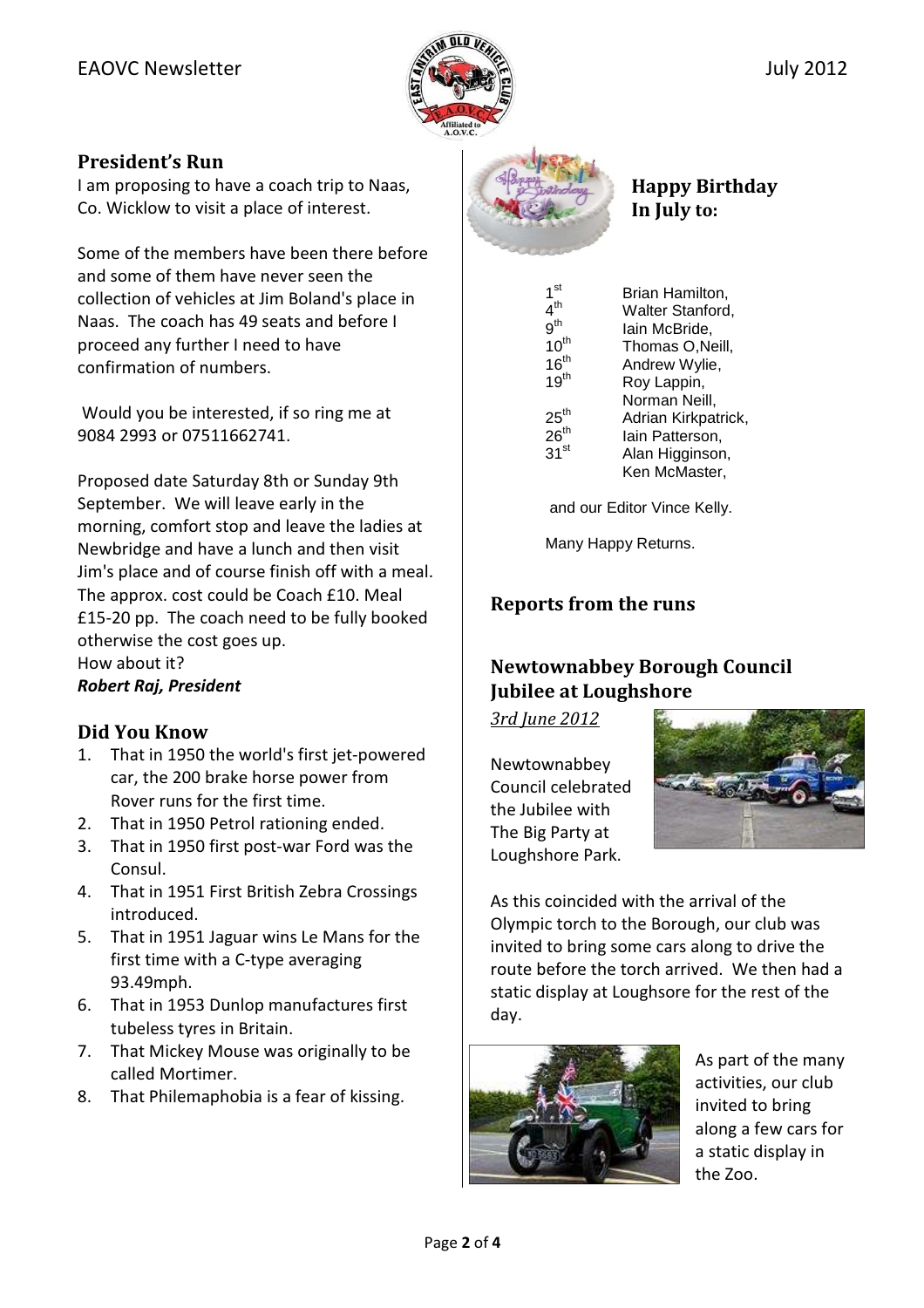The turnout as usual was good. We assembled at the Zoo's car park for about 9:30am We had a police escort down the O'Neill Road, Station Road and Shore Road to LoughshorePark. As the weather was not the warmest (understatement of the day) I was really surprised to see the crowds line the route at such an early start to the day. It's nice to see the crowds cheering and clapping as we paraded down the road.



After we parked up it was then that we joined the crowd to see what they really got out of their beds to see,

The Olympic torch. (surprise surprise not us)

We were on time to see Sam Pollock hand over to Stephanie Prentice at the bottom of the Jordanstown Road. This was something that not many of us have seen before or are likely to see again. A truly momentous occasion.

The weather really was against use for the rest of the day, with icy winds and lack of any sun even moving to the main car park itself didn't bring in the usual crowds.

 Come 1 o'clock, between the organisers and ourselves we decided to call it a day. It may have been cut short but it was still worth getting up early to see the crowds and the torch bearers as they made their way through the borough.

Report and Photo's by Andrew Leckey

## Jubilee Event Larne

Monday the 4th June saw a good collection of vehicles from the Chairman's Breakdown truck to Derek's beautiful Austin Opal at Town Park Larne



bathed in glorious unshine, in complete contrast to the previous day at Newtownabbey



During the day we were treated to excellent Music, Jive classes stilt walkers and

craft classes for the children I think that I can safely say that everyone enjoyed both the weather and the activities going on around them.



# Cairndhu and Beyond

Tuesday the 5th June saw us again in the grips of unseasonable weather.

A number of us joined Joel for a short display at Glenoe on the way to the Club meeting where we were entertained in the local hall to burgers and music.